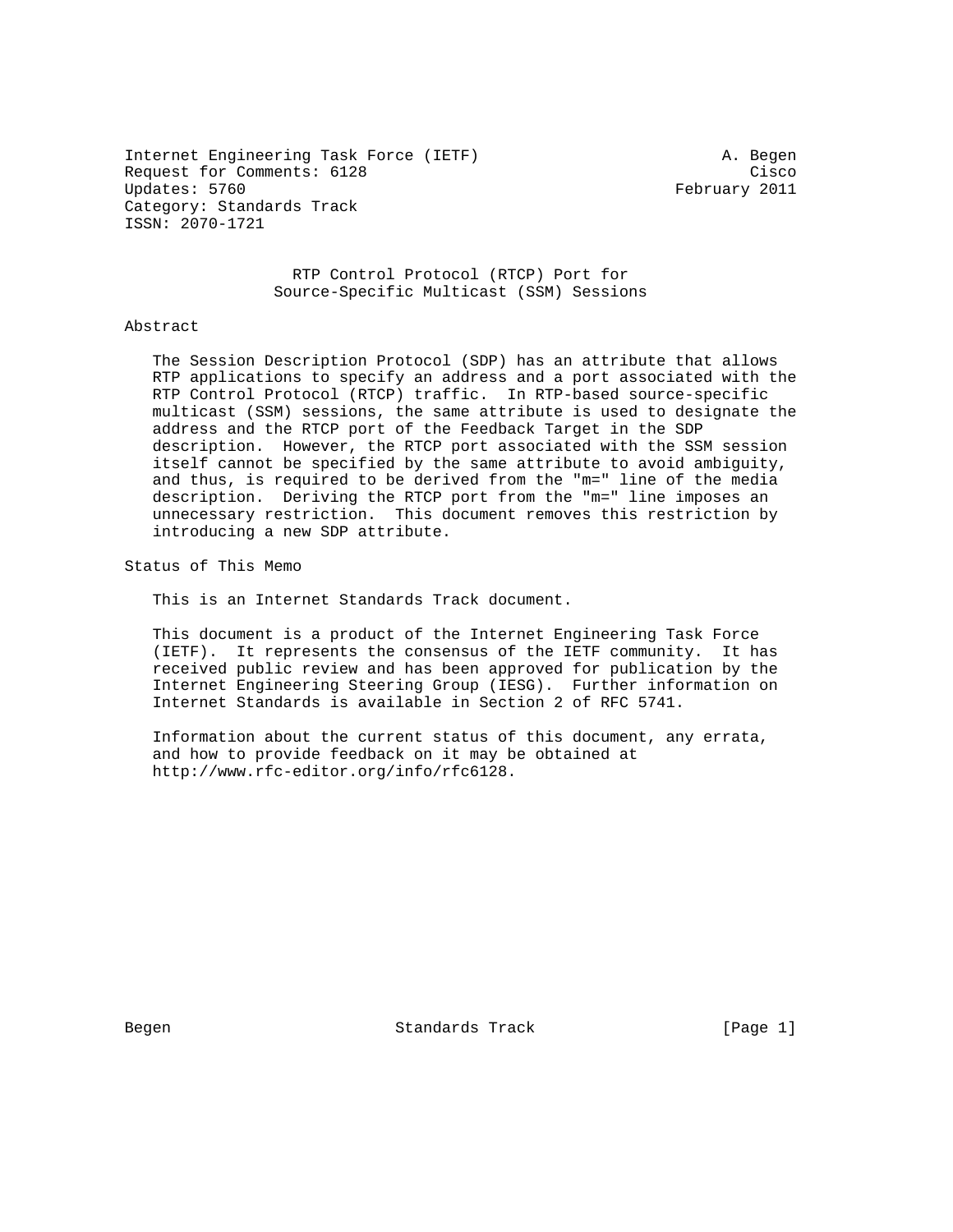## Copyright Notice

 Copyright (c) 2011 IETF Trust and the persons identified as the document authors. All rights reserved.

 This document is subject to BCP 78 and the IETF Trust's Legal Provisions Relating to IETF Documents (http://trustee.ietf.org/license-info) in effect on the date of publication of this document. Please review these documents carefully, as they describe your rights and restrictions with respect to this document. Code Components extracted from this document must include Simplified BSD License text as described in Section 4.e of the Trust Legal Provisions and are provided without warranty as

Table of Contents

described in the Simplified BSD License.

## 1. Introduction

 The Session Description Protocol (SDP) [RFC4566] has an attribute that allows RTP applications [RFC3550] to specify an address and a port associated with the RTP Control Protocol (RTCP) traffic [RFC3605]. This attribute is called 'rtcp'.

 Now consider a network where one or more media senders send RTP packets to a distribution source, which then multicasts these RTP packets to multicast receivers using a source-specific multicast (SSM) arrangement [RFC5760]. The distribution source also multicasts the forward RTCP traffic (i.e., RTCP sender reports and receiver reports or their summaries) to the receivers in the same SSM session.

 In RTP-based SSM sessions, the 'rtcp' attribute is used to designate the address and the RTCP port of the Feedback Target in the SDP description [RFC5760]. However, the RTCP port associated with the SSM session itself cannot be specified by the same attribute since it could potentially cause ambiguity. Thus, the multicast RTCP port is required to be derived from the "m=" line of the media description

Begen Standards Track [Page 2]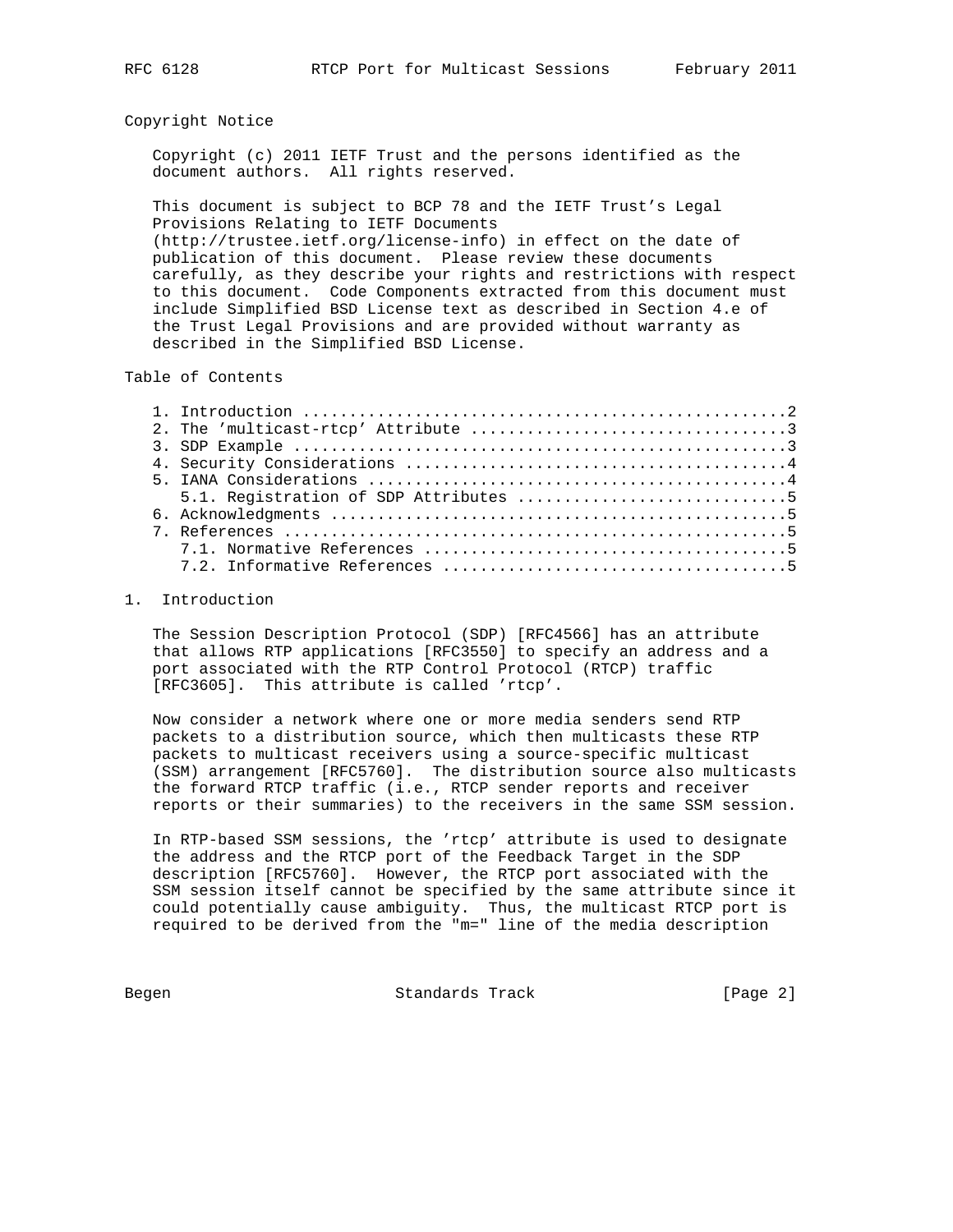(see Section 10.2 of [RFC5760]) by following the +1 rule (see Section 11 of [RFC3550]). However, [RFC3550] lifted the requirement for the +1 rule since it imposed an unnecessary restriction on RTCP port selection.

 In this specification, we introduce a new SDP attribute to remove this restriction. The new attribute allows the multicast sender to use its desired port in the RTCP session. This document updates [RFC5760].

2. The 'multicast-rtcp' Attribute

 In RTP-based SSM sessions, the distribution source can use different multicast RTP and RTCP ports to send the RTP and RTCP packets, respectively. Alternatively, the distribution source can use RTP/ RTCP port muxing [RFC5761], in which case the RTP and RTCP packets are sent to the same destination port in the SSM session.

 For the cases when the distribution source does not want to use the one higher port for the RTCP traffic, this document defines a new SDP attribute, called 'multicast-rtcp'. By using this attribute, the distribution source uses a desired port for the SSM RTCP session. In the absence of the 'multicast-rtcp' attribute, the +1 rule applies following [RFC5760].

 The following ABNF [RFC5234] syntax formally describes the 'multicast-rtcp' attribute:

rtcp-attribute = "a=multicast-rtcp:" port CRLF

Figure 1: ABNF syntax for the 'multicast-rtcp' attribute

 Here, the 'port' token is defined as specified in Section 9 of [RFC4566].

 The 'multicast-rtcp' attribute is defined as both a media-level and session-level attribute. Except where stated otherwise in this document, the rules of [RFC3550] apply.

3. SDP Example

 In the session description shown in Figure 2, a source stream is multicast from a distribution source (with a source IP address of 198.51.100.1) to the multicast destination address of 233.252.0.2 and port 41000. The forward RTCP traffic is multicast in the same multicast group but to port 42000 as specified by the "a=multicast rtcp:42000" line. A feedback target with an address of 192.0.2.1 and port of 43000 is specified by the 'rtcp' attribute.

Begen Standards Track [Page 3]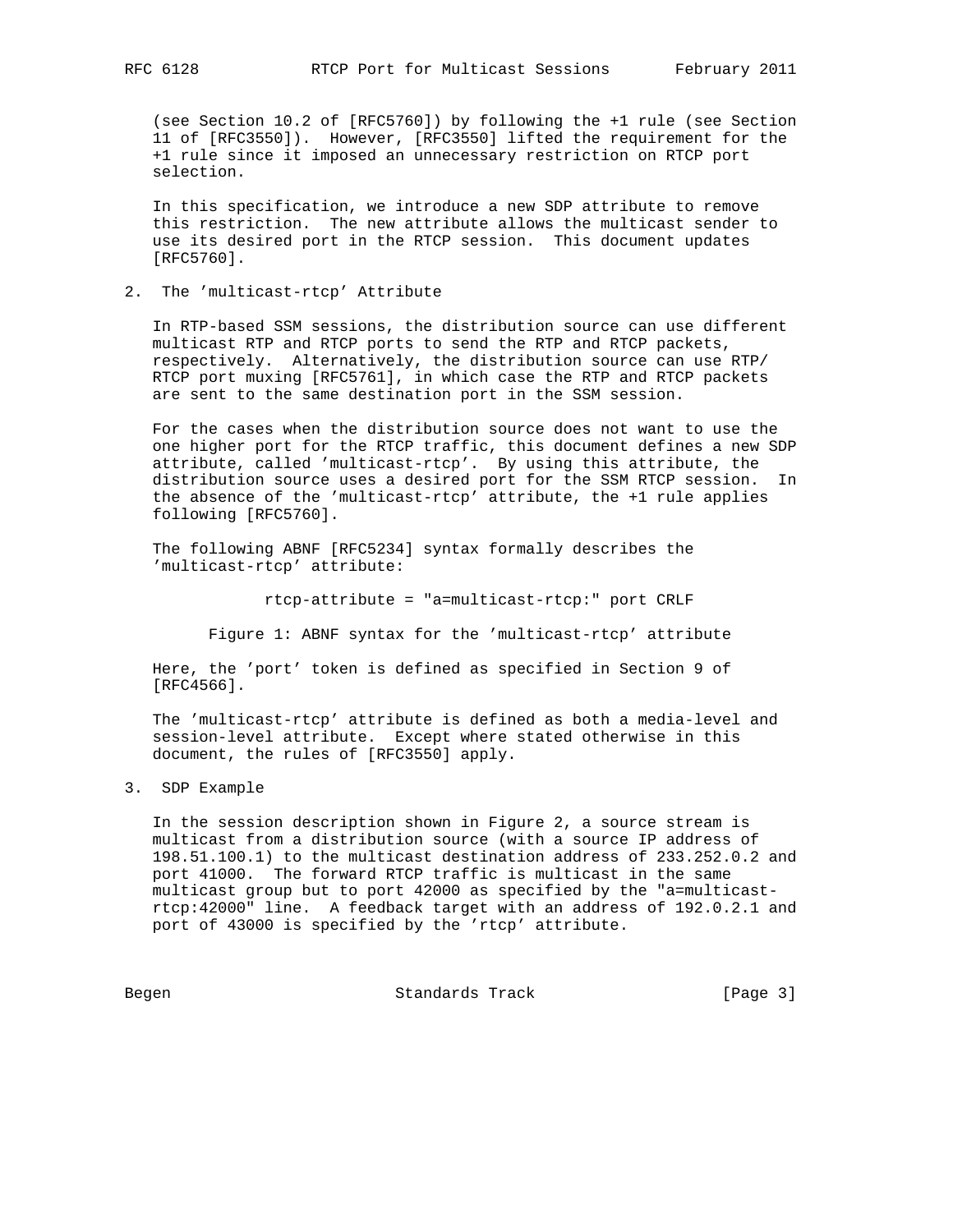$v=0$  o=ali 1122334455 1122334466 IN IP4 ssm.example.com s='multicast-rtcp' Example  $t=0$  0 a=rtcp-unicast:rsi m=video 41000 RTP/AVPF 98 i=Multicast Stream c=IN IP4 233.252.0.2/255 a=source-filter:incl IN IP4 233.252.0.2 198.51.100.1 a=rtpmap:98 MP2T/90000 a=multicast-rtcp:42000 a=rtcp:43000 IN IP4 192.0.2.1 a=mid:1

 Figure 2: Example SDP showing the use of the 'multicast-rtcp' attribute

4. Security Considerations

 The 'multicast-rtcp' attribute is not believed to introduce any significant security risk to multimedia applications. A malevolent third party could use this attribute to redirect the RTCP traffic, but this requires intercepting and rewriting the packets carrying the SDP description; and if an interceptor can do that, many more attacks are possible, including a wholesale change of the addresses and port numbers at which the media will be sent.

 In order to avoid attacks of this sort, the SDP description needs to be integrity protected and provided with source authentication. This can, for example, be achieved on an end-to-end basis using S/MIME [RFC5652] [RFC5751] when SDP is used in a signaling packet using MIME types (application/sdp). Alternatively, HTTPS [RFC2818] or the authentication method in the Session Announcement Protocol (SAP) [RFC2974] could be used as well.

5. IANA Considerations

 The following contact information shall be used for all registrations in this document:

 Ali Begen abegen@cisco.com

Begen Standards Track [Page 4]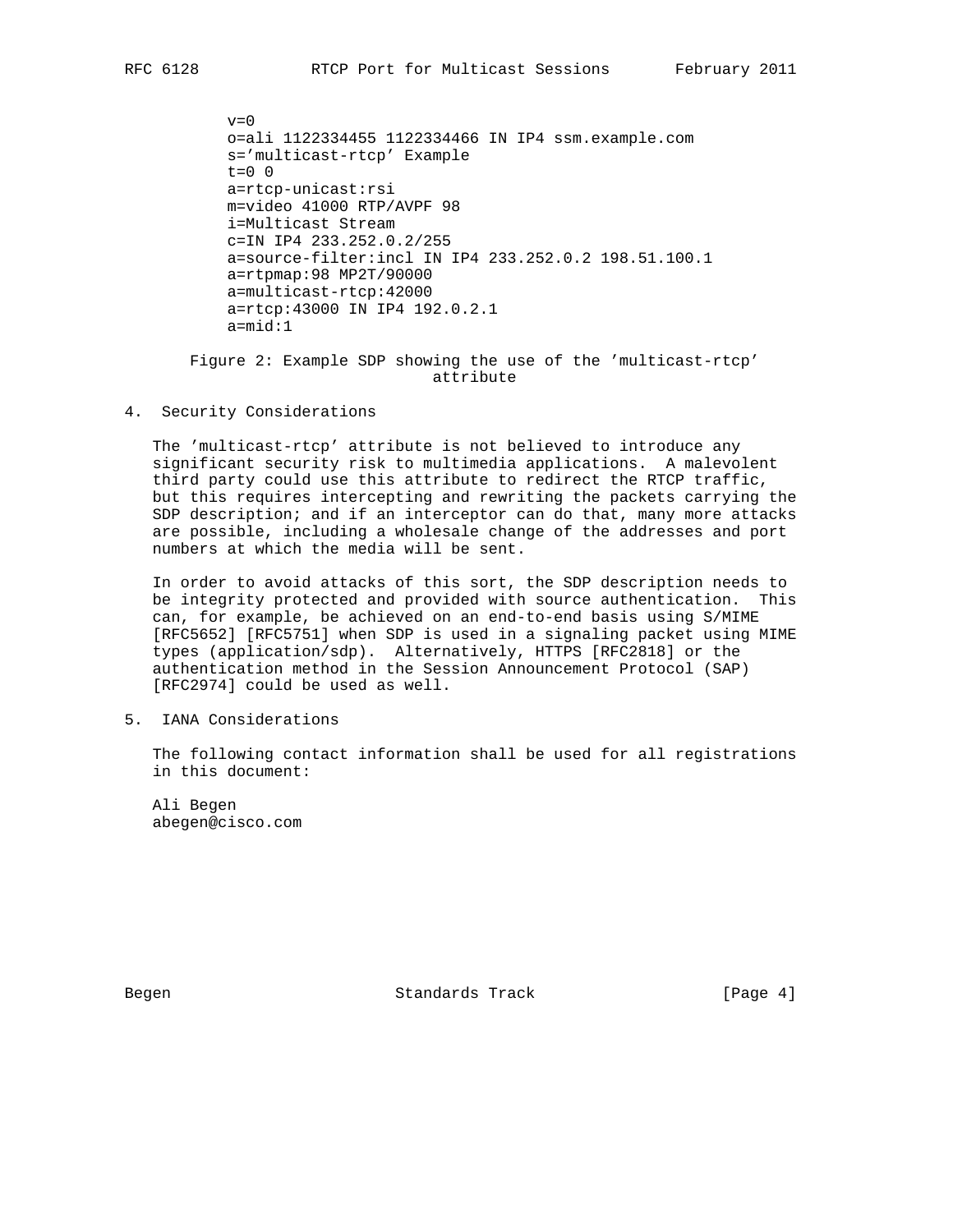## 5.1. Registration of SDP Attributes

This document registers a new attribute name in SDP.

 SDP Attribute ("att-field"): Attribute name: multicast-rtcp Long form: Port in the multicast RTCP session Type of name: att-field Type of attribute: Media or session level Subject to charset: No Purpose: Specifies the port for the SSM RTCP session Reference: [RFC6128] Values: See [RFC6128]

6. Acknowledgments

 Thanks to Colin Perkins and Magnus Westerlund for suggesting the name for the 'multicast-rtcp' attribute and providing text for portions of this specification. Some parts of this specification are based on [RFC3605] and [RFC5760]. So, also thanks to those who contributed to those specifications.

- 7. References
- 7.1. Normative References
	- [RFC3550] Schulzrinne, H., Casner, S., Frederick, R., and V. Jacobson, "RTP: A Transport Protocol for Real-Time Applications", STD 64, RFC 3550, July 2003.
	- [RFC4566] Handley, M., Jacobson, V., and C. Perkins, "SDP: Session Description Protocol", RFC 4566, July 2006.
	- [RFC5760] Ott, J., Chesterfield, J., and E. Schooler, "RTP Control Protocol (RTCP) Extensions for Single-Source Multicast Sessions with Unicast Feedback", RFC 5760, February 2010.
	- [RFC5234] Crocker, D. and P. Overell, "Augmented BNF for Syntax Specifications: ABNF", STD 68, RFC 5234, January 2008.
- 7.2. Informative References
	- [RFC3605] Huitema, C., "Real Time Control Protocol (RTCP) attribute in Session Description Protocol (SDP)", RFC 3605, October 2003.
	- [RFC5761] Perkins, C. and M. Westerlund, "Multiplexing RTP Data and Control Packets on a Single Port", RFC 5761, April 2010.

Begen Standards Track [Page 5]